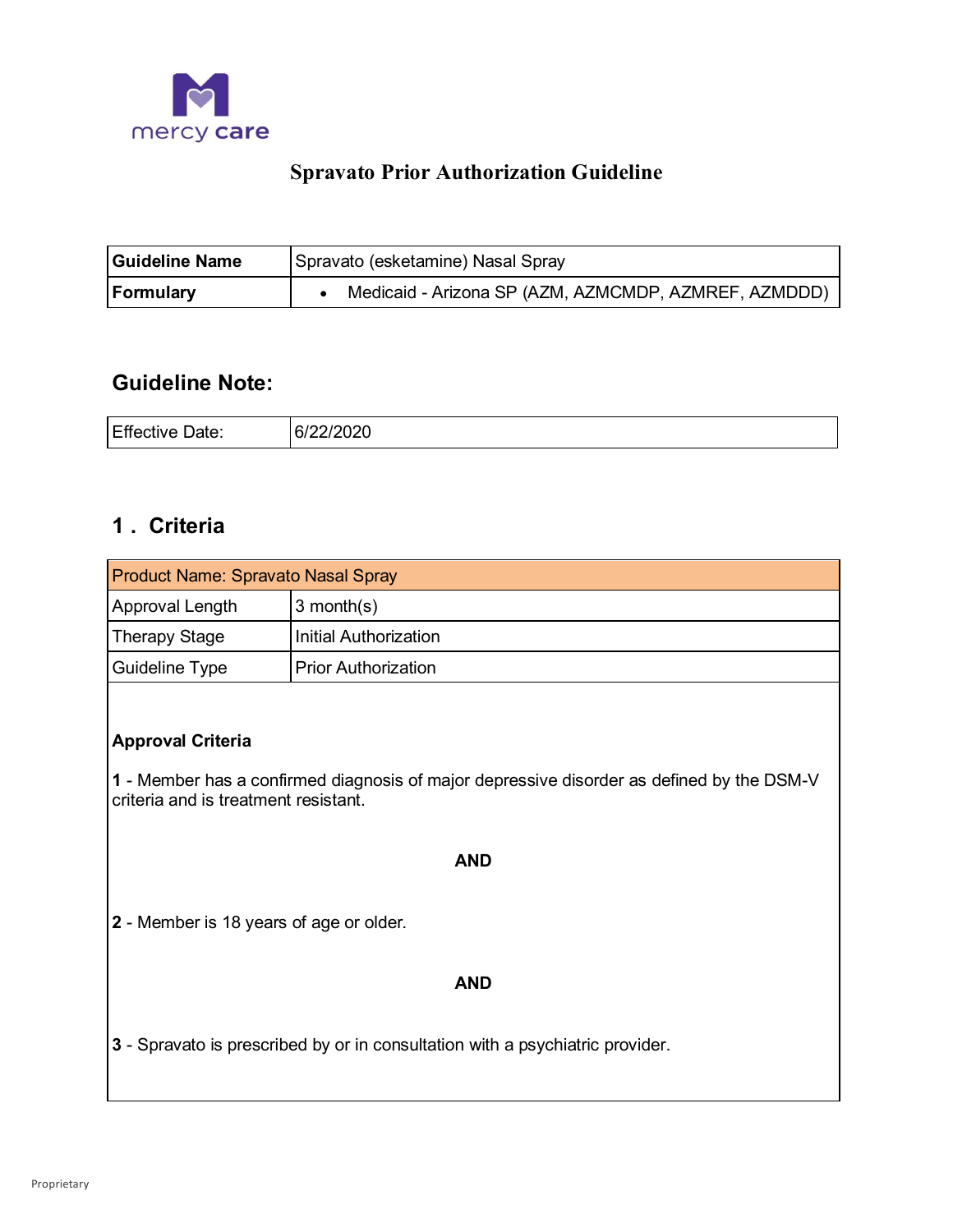

# **AND**

**4** - One of the following:

 **4.1** Member does not have an active substance use disorder (SUD)

#### **OR**

**4.2** Both of the following:

- Member has an active substance use disorder
- Member is currently receiving treatment

## **AND**

## **5** - One of the following:

  **5.1** Member has experienced an inadequate response during the current depressive episode with each of the following therapies:

 AHCCCS preferred agents: SSRI, SNRI, or bupropion) having different mechanisms of action at the maximally tolerated labeled dose, each used for at least 4-6 weeks **5.1.1** Two antidepressants from at least two different classes (must include one of each

#### **AND**

**5.1.2** At least two augmentation therapies below for at least 4 weeks:

- • SSRI or SNRI, and a second-generation antipsychotic used concomitantly (aripiprazole, quetiapine, risperidone, olanzapine)
- SSRI or SNRI, and lithium used concomitantly
- SSRI or SNRI, and liothyronine (T3) used concomitantly
- SSRI or SNRI, and mirtazapine
- SSRI and bupropion and buspirone

**OR** 

**5.2** Member has active suicidal ideation and urgent symptom control is necessary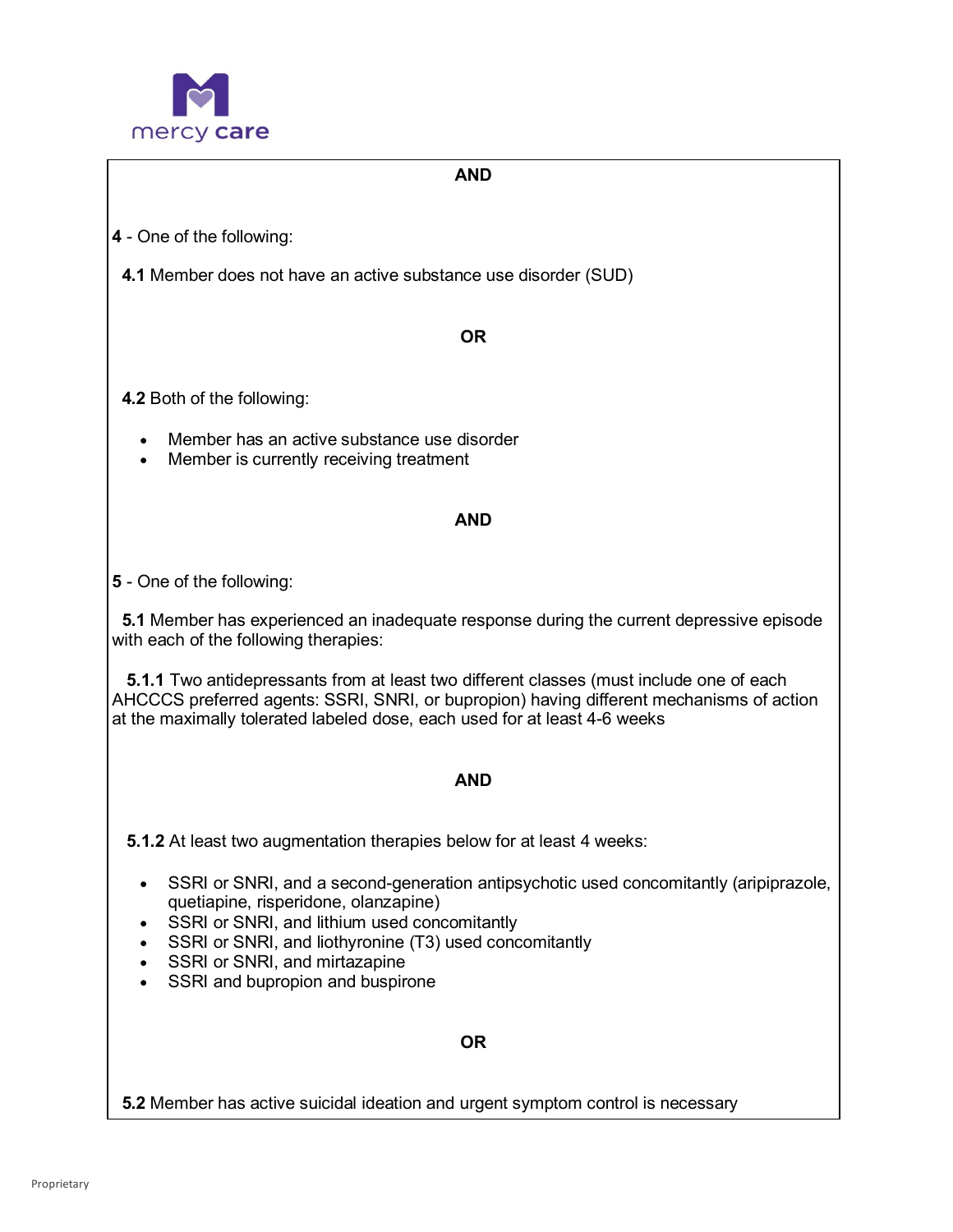

#### **AND**

**6** - Esketamine is used in combination with an oral antidepressant (e.g., duloxetine, escitalopram, sertraline, venlafaxine)

#### **AND**

**7** - Esketamine is administered under the direct supervision of a healthcare provider

#### **AND**

**8** - Provider is certified in the Spravato REMS program

#### **AND**

 **9** - Member must be monitored by a health care provider for at least 2 hours after administration.

| <b>Notes</b> | Quantity Limit: For induction phase (weeks 1-4): 24 devices/month, For |
|--------------|------------------------------------------------------------------------|
|              | maintenance phase: 12 devices/month                                    |

| <b>Product Name: Spravato Nasal Spray</b> |                            |
|-------------------------------------------|----------------------------|
| Approval Length                           | $6$ month $(s)$            |
| Therapy Stage                             | Reauthorization            |
| Guideline Type                            | <b>Prior Authorization</b> |

# **Approval Criteria**

 **1** - Provider attests that the member has documented improvement or sustained improvement in depressive symptoms from baseline.

**AND**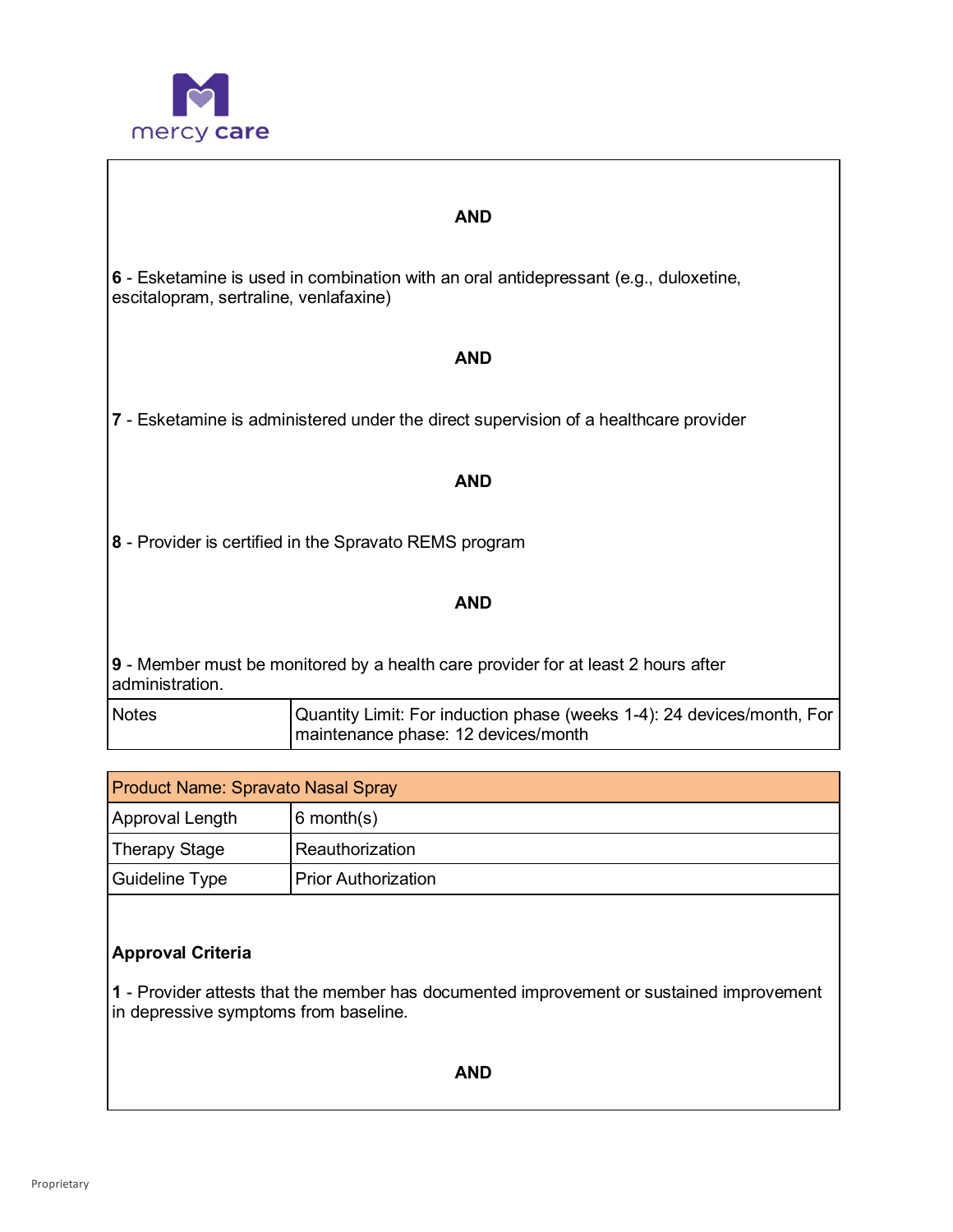

**2** - Member use of esketamine is in combination with an oral antidepressant.

# **AND**

**3** - Member administers esketamine under the direct supervision of a healthcare provider

#### **AND**

**4** - Provider is certified in the Spravato REMS Program

## **AND**

 **5** - Member must continue to be monitored by a health care provider certified by the Spravato REMS Program for at least 2 hours after administration.

| <b>Notes</b> | Quantity Limit: For induction phase (weeks 1-4): 24 devices/month, For |
|--------------|------------------------------------------------------------------------|
|              | maintenance phase: 12 devices/month                                    |

# **2 . Background**

## **Benefit/Coverage/Program Information**

 **Quantity Limits and Exclusions:** 

- • Maximum dose of Spravao is 84 mg intranasally twice per week during the induction phase, (weeks 1-4); 84 mg intranasally once per week during the maintenance phase, weeks 5-8. During week 9 and thereafter, administer 56mg or 84mg every two weeks or once weekly.
- • Spravato is available as a nasal spray containing 28 mg of esketamine per device. Each nasal spray device delivers two sprays containing a total of 28 mg esketamine.
- Esketamine will be considered experimental and investigational for all other indications.

## **Spravato REMS Program:**

 Spravato is available only through a restricted program called the SPRAVATO REMS. Important requirements of the SPRAVATO REMS include the following: